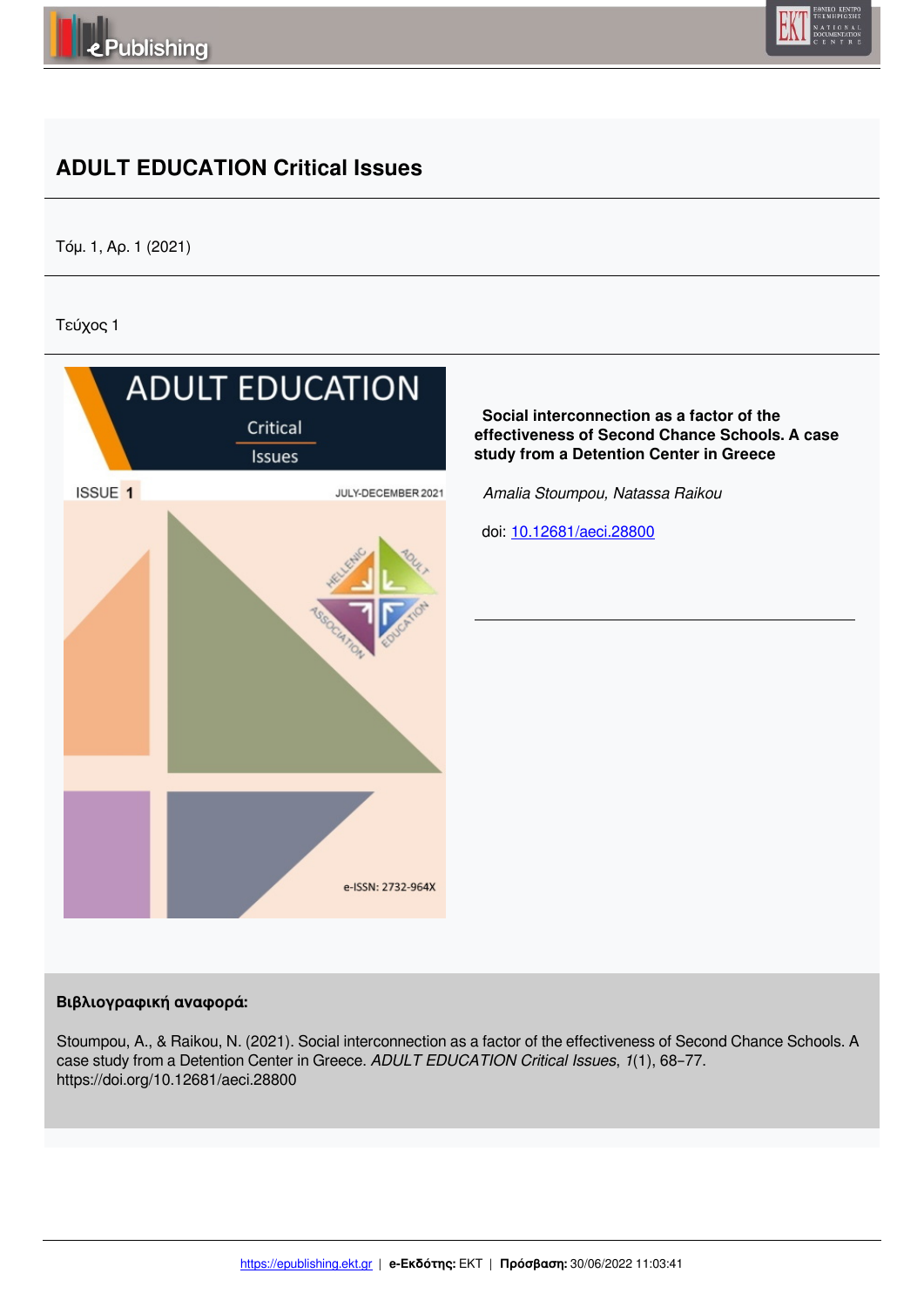# **Social interconnection as a factor of the effectiveness of Second Chance Schools. A case study from a Detention Center in Greece**

**Amalia Stoumpou<sup>a</sup> , Natassa Raikou<sup>b</sup>**

a Hellenic Open University, amalia.stoumpou@gmail.com

**b University of Patras & Hellenic Open University, araikou@upatras.gr** 

#### **Abstract**

This paper refers to the importance of social interconnection between a Second Chance School (S.C.S.) in a detention center and the local community. The research was based on the qualitative approach and on the tool of the semi-structured interview for the collection of research data. Six trainers, eight trainees and the Director of the 2nd S.C.S. of Patras, were the sample of the research, while the technique of content analysis was chosen for the analysis of the data. The results of the survey show that there is a positive effect of the school's openness in achieving its educational objectives. In particular, social interconnection actions contribute to personal development, professional and educational vigilance, the acquisition of social skills, the change of attitudes and, to a lesser extent, to post-internment re-socialization. In addition, in order to improve the effectiveness of these actions, it is proposed that they are organized on a more stable and regular basis, as well as to focus mainly on vocational guidance.

**Keywords**: prison education, social interconnection actions, school-society relationship, Second Chance Schools in prisons

### **1. Introduction**

The central role of social interconnection of S.C.S.s is increasingly being discussed nowadays due to its great importance. The statutory goal of S.C.S.s is the development of students' personal and social competences, as well as improving their employment opportunities (Article Ι.2, Presidential Decree No. 2373/2003). This issue acquires special importance in S.C.S.s in detention centers taking into account that prison education is considered as one of the means that promote re-socialization during confinement, while increasing the possibility for social and professional reintegration after release.

In order to examine the significance of social interconnection between S.C.S.s in detention centers and the local community, this article provides a conceptual clarification and, additionally, an overview of theoretical approaches related to this subject, while using a research example in order to draw conclusions on this subject.

In particular, this paper initially situates the concept of social interconnection of schools within a wider concept. Especially, it stands on social interconnection of S.C.S.s, as well as the connection with local community through educational programs in detention centers and also considers the conditions for effective education for prisoners. Following these introductory sections, a case study of the  $2^{nd}$  S.C.S. of Patras is presented. The purpose and the methodology of the study are described, followed by an analysis of the findings from interviews. Drawing on these results, it concludes with a summary of findings and a discussion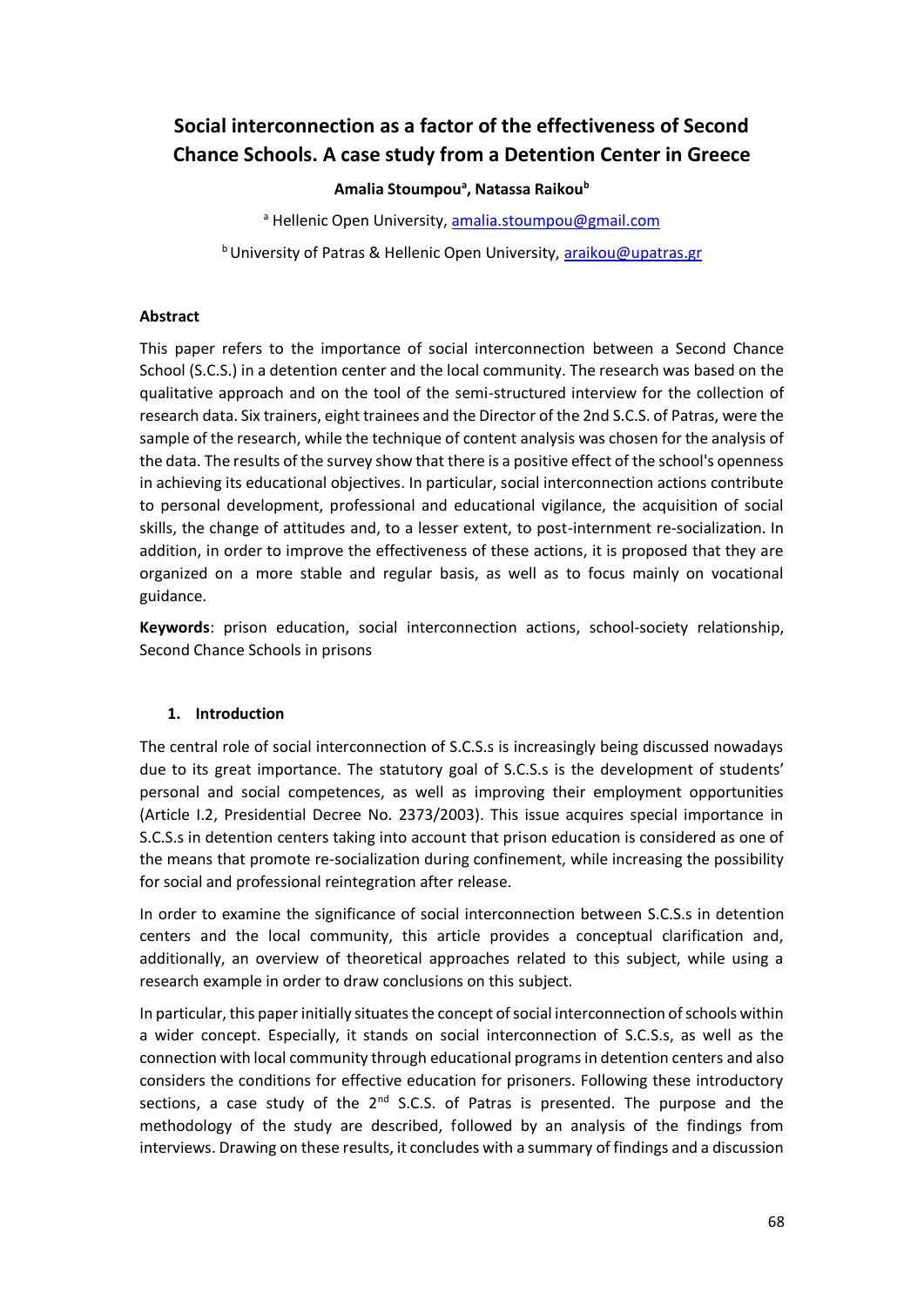of possible implications in conjunction with theoretical approaches and the relevant literature review.

## **1.1 Key terms and theoretical framework**

Since the inmates are in an environment that by its nature does not offer opportunities and further options, school staff is actively engaged in developing networks of partnerships with local community. To better understand social interconnection of S.C.S.s in detention centers and what fosters their development, it is crucial to study the forms of community partnerships chosen (such as visits by community members, agencies, organizations), but also their impact on the effectiveness of the school unit.

In the present study, social interconnection is defined as any meaningful cooperation with community bodies, that focuses on students, and supports the cognitive, social, emotional, and intellectual well-being of them, directly or indirectly (Willems & Gonzalez-DeHass, 2012). This connection incorporates partnerships with educational and research bodies, businesses, NGOs, health care organizations, cultural and entertainment bodies, volunteer groups or individuals that promote development and social well-being. Specific examples of such actions include (but are not limited to) recreational activities related to the school, visits in the context of projects, scientific workshops, experiential actions, speeches and presentations during school festivities and voluntary actions undertaken by the school.

The theoretical focus on the issue of social interconnection between S. C. S.s in detention centers and the local community, is still in the early stages of development. Most of the research that has been done in our country and abroad, mainly investigates the social interconnection of schools in general without focusing on S.C.S.s and especially those schools that are located inside a detention center. Consequently, even the issue of effectiveness of these actions has not so far produced significant research, with researchers generally highlighting the key components for the more effective organization of educational programs in detention centers.

## **1.1.1. Principles of effective prison education**

In order to be effective, prison educational programs require special attention to be given to their planning, implementation and evaluation of their operation. Existing literature on the effectiveness of prison educational programs does not provide information on program characteristics—such as curricula, dosage, and staffing—that is necessary to determine best practices (MacKenzie, 2008).

Dimitrouli & Rigoutsou (2017), claim that on the basis of the characteristics of the trainees in prison, the conditions prevailing and what education for prisoners symbolizes, prison education can be effectively organized, if the educational program is well structured and arranged, educational goals are clear and linked to the needs of prisoners, and highlights the special qualifications required by trainers.

Similarly, MacKenzie (2008), referring to correctional training in general and not specific to education, emphasizes additional efficacy parameters such as the qualifications and the training of the staff involved, the importance of program dosage and the appropriate staff-tostudent ratios. She concludes that the most effective programs emphasize individual rehabilitation through skills building, cognitive development, and behavioral change. These program models should be based on a clear theoretical framework, as well as the program elements and methods should be grounded in research.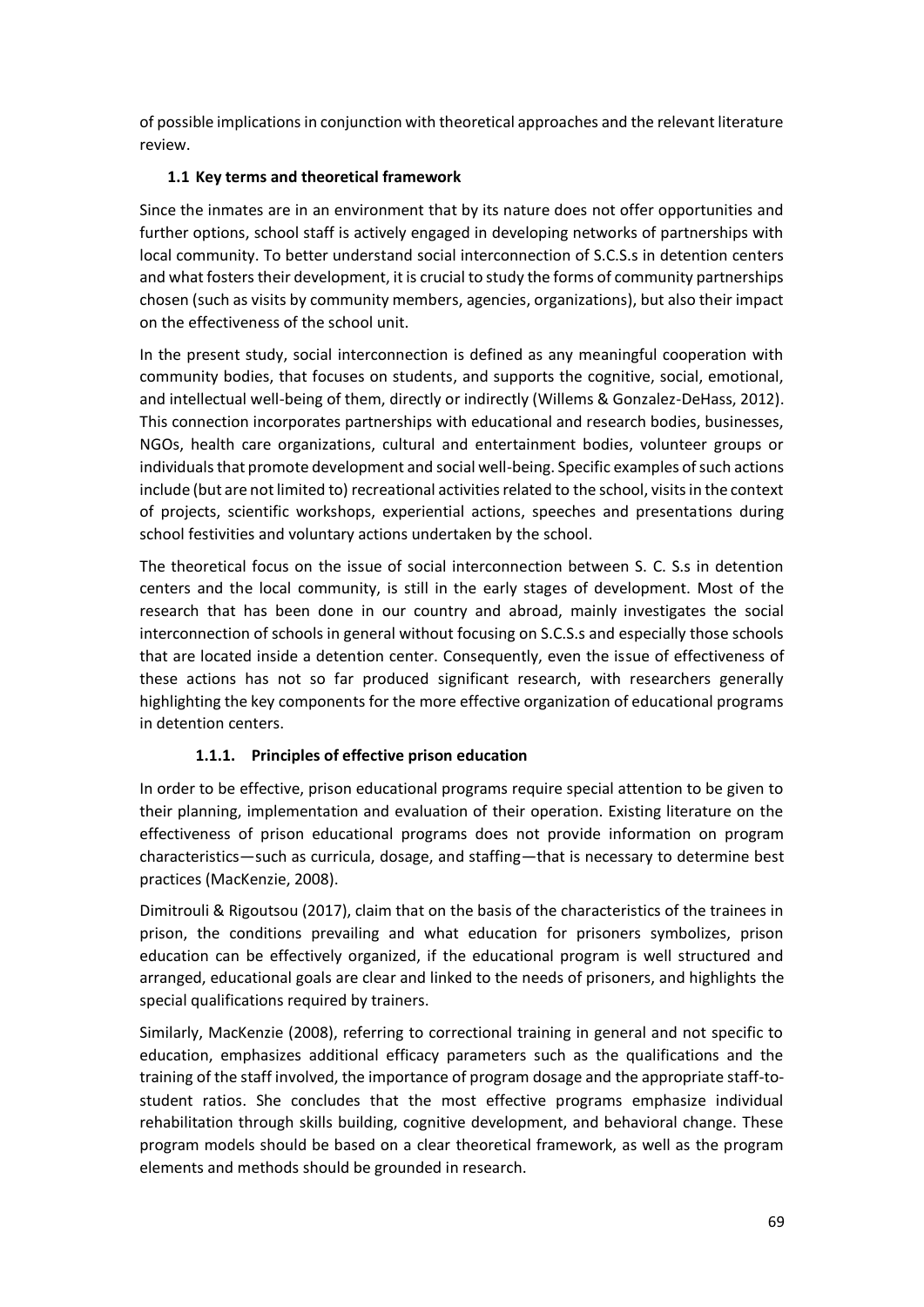Other researchers, such as Cullen and Gendreau (2000), underline factors that focus mainly on the benefits learners receive after release. In their outline of effective educational program design, they note, in addition to the above, the importance of acquiring skills that enhance employability, as well as monitoring and evaluating the educational process and its results. They consider that without careful planning, implementation and evaluation, it is impossible to know whether and how the programs are effective in order to maintain or improve its effectiveness.

#### **1.2.1. Social interconnection of S.C.S.s**

In our country, the primary direction of the openness of S.C.S.s is highlighted in the statutory framework for their organization and operation: "S.C.S.s collaborate and seek to collaborate with all relevant social bodies, both to raise awareness of the social groups to which the school program is addressed, and to implement the curriculum" (Article 3, Presidential Decree No. 2373/2003, issue of Greek Government Gazette [FEK] Β ́1003/22-7-2003). The same provision is also found in Article 3 of Presidential Decree No. 260/2008 on the organization and operation of S.C.S.s (issue of Greek Government Gazette [FEK] Β ́34/16-1-2008). In addition, it is pointed out in Article 9 that the creation of cooperation networks between local authorities and social bodies to support the operation of schools is necessary in order to achieve the objective of S.C.S.s.

Vergidou (2016), in her survey, emphasizes that in the majority of S.C.S.s significant educational actions were carried out. Especially in schools operating in detention centers, the Directors developed collaborations with institutions such as high schools, universities, colleges and partnerships with various institutions such as the Eugenides Foundation etc. Antoniadou (2014) outlines that trainers and trainees are involved in programs that favor the opening of their school to society, bringing the trainers in contact with activities that allow the school to collaborate with organizations outside its boundaries.

In line with the above the results of the research of Anagnou and Vergidis (2008) suggest that at the initiative of the Directors, the S.C.S.s develop multi-faceted cooperation with local community bodies. However, according to the same researchers, the development of a network of cooperation with the local community, dictated by the institutional framework mentioned above, manifests itself unilaterally, having as a starting point the S.C.S.s. Interconnection initiatives come mainly from the Directors of the S.C.S.s and are being implemented either to a greater or lesser extent, bearing witness to the lack of a wider plan on the part of the local community, which would combine appropriate educational, cultural, productive and political activities.

### **1.2.2 Social interconnection with local community through educational programs in detection centers**

The active role of local society is considered to be decisive in education. It is generally accepted that this interconnection is particularly useful and necessary, since it aims to fulfill multiple needs of prisoners such as employment, education, physical and mental health, family reconnection and social reintegration in general.

Improving and, therefore, expanding educational programs is a policy issue that requires strategic planning and is built through the formation of partnerships with a variety of bodies (Lawrence et al., 2002). Various partners, with different orientation, related to employment, education, health, culture and social welfare, businesses, NGOs, etc., can agree on a common goal, that of addressing the needs of prisoners, offering them motivation through designed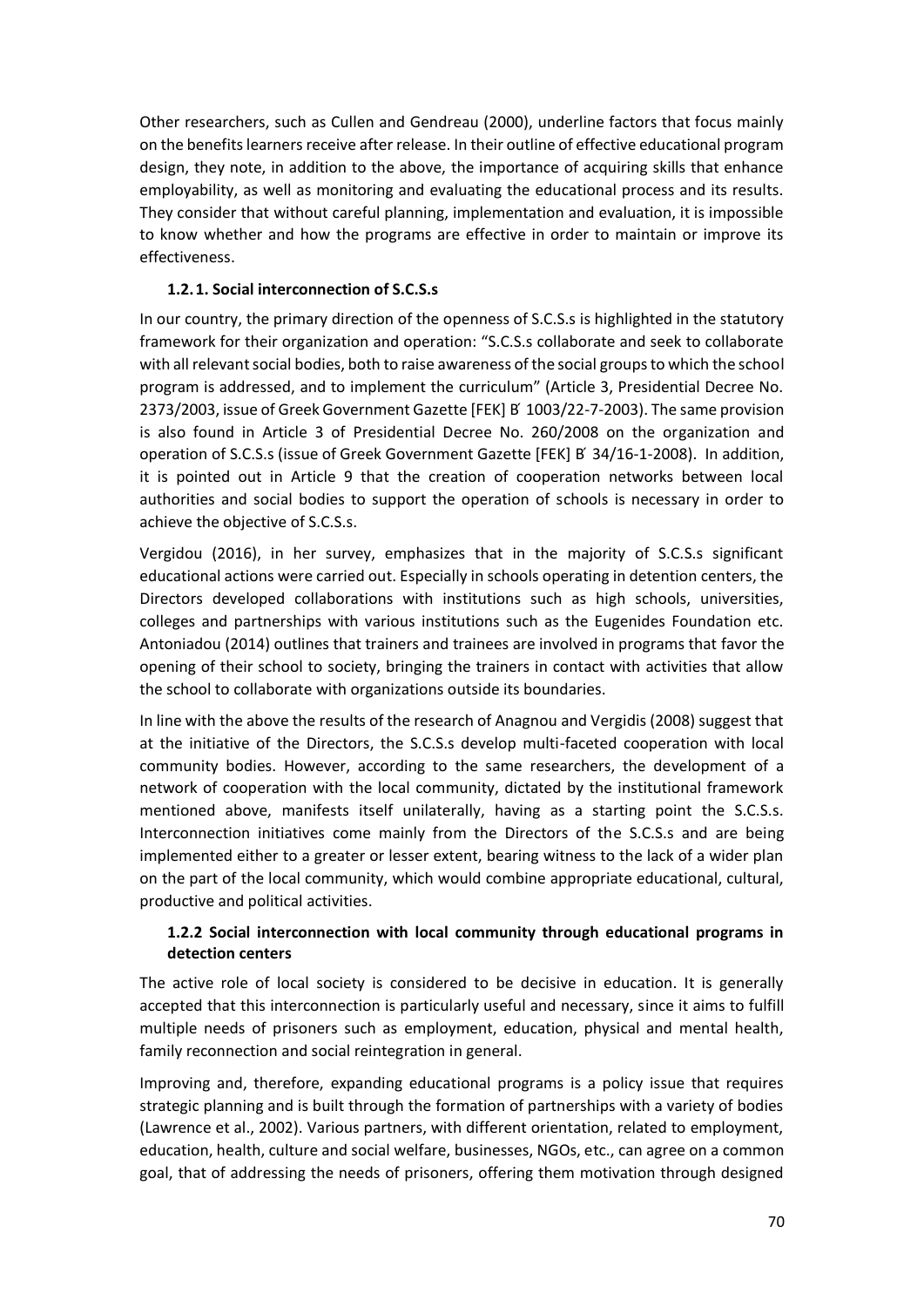educational actions. Literature can identify types of programs that provide full coverage of the needs of prisoners (such as S.C.S.s), as well as programs designed solely to serve some specific needs of prisoners such as education, employment, counseling, etc. (Presidential Decree No. 2357, issue of Greek Government Gazette [FEK] Β' 327/8.2.2019).

In our country, the first, as well as the sole, official agency providing ex-prisoners with "aftercare" services to be established in Greece is «EPANODOS», a non-profit legal entity of private law supervised by the Greek Ministry for Citizen Protection. According to its founding act (Presidential Decree No. 300/2003), it aims at prisoners and ex-prisoners vocational support, as well as at the preparation and promotion of their social reintegration in a broad sense.

Furthermore, given that the content of education includes sporting and cultural activities, the Strategic Plan for the Penitentiary System in our country, points out as a key action of the 4th strategic goal, cultural activities, in cooperation with local cultural institutions. For example, collaborations have been developed with the National Theater for the creation of a theater group, with the National Opera for the implementation of educational programs of music and dance, as well as with the Ministry of Culture for the construction of a permanent museum exhibition. Apart from the cultural axis, sports programs in cooperation with the General Secretariat of Sports are already being implemented and are expected to expand to more detection centers.

In addition to the practices mentioned above, researchers such as Tsilikis and Gakou (2018) propose the design of a coherent reintegration framework, which utilizes existing programs and tools, and combines collaborative entrepreneurship, with social and employment reactivation of prisoners. In this direction, the interconnection of prison and local society is established, as the prisoners prepare themselves to take on roles other than those required by the incarcerated environment.

In conclusion, it is obvious that social reintegration is a question of "collective effectiveness" of the community that welcomes people released from prison (Visher & Travis, 2003). They need – in addition to their personal effort – facilitation and supporting by local community towards their effort. Preparation for this purpose is clearly starting from the incarcerated life and the S.C.S., which can play a primary role in the implementation of that objective.

### **2. Method**

The purpose of this survey is to explore the views of trainers, trainees and the Director of the 2nd S.C.S. of Patras within the detention center of Agios Stefanos, on the effectiveness of social interconnection with local community. More specifically, it is a case study, that analyzes how the interconnection between school and society satisfies the pedagogical, educational and social role of the school and the corresponding needs of the trainers.

In terms of the methodology used, the qualitative approach was chosen, which allows a detailed and in-depth approximation of the subject. Quality researchers focus on processes and results, as they seek to build a holistic and comprehensive picture of a subject, conducting the study in its physical context (Creswell, 2011). Additionally, as Creswell argues (2011, p.17), qualitative research is best suited to addressing an issue for which the available literature provides little information and needs participants' views to be demonstrated through investigation.

Through semi-structured interviews with trainees, trainers and the school Director, attempts are made to highlight the views of all participants of the school unit regarding the issue. The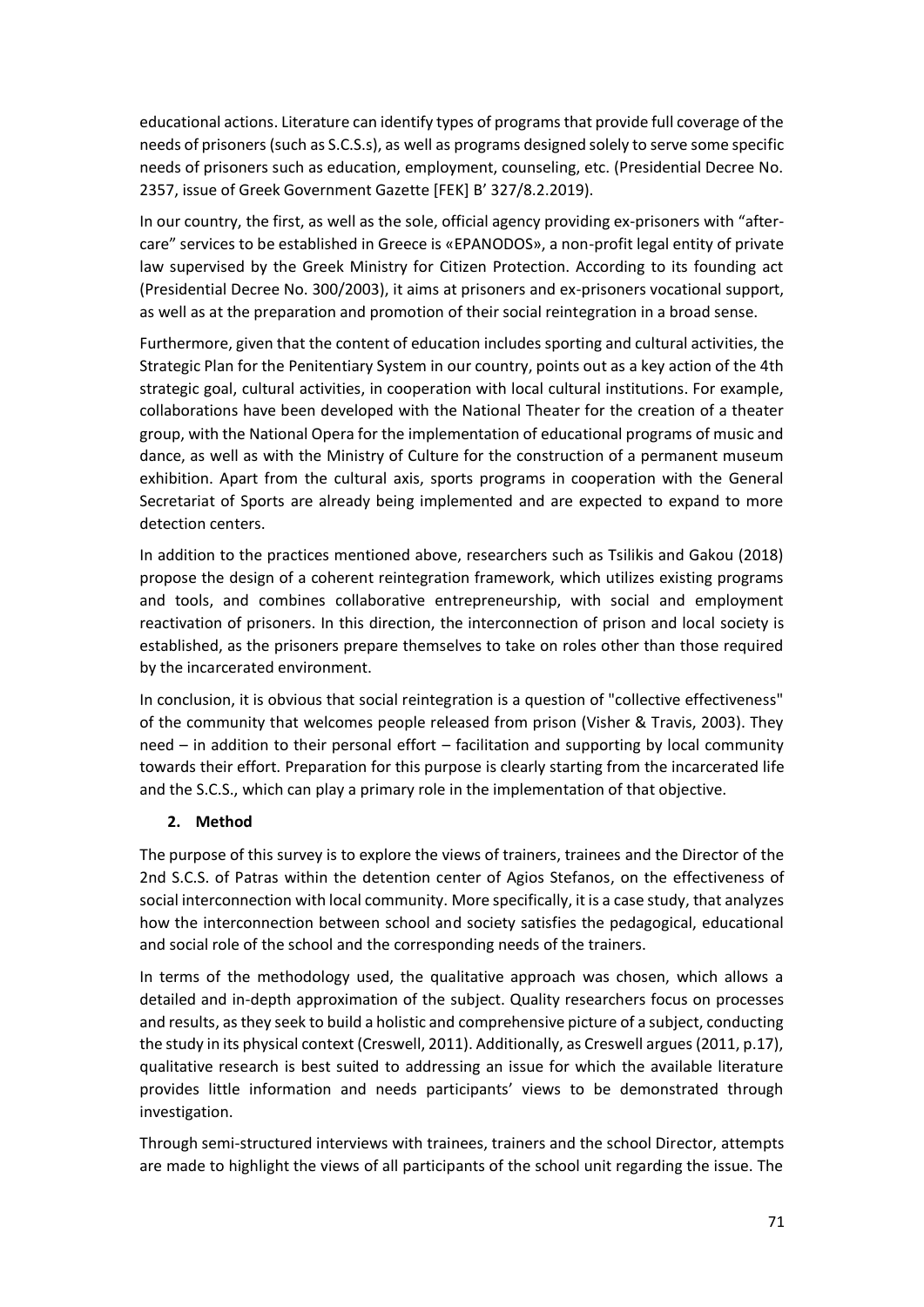semi-structured interview is a form of interview that moves between a strictly structured interview and a free discussion. It allows to modify the content and the order of the questions depending on the respondent, as well as further penetration on some issues with participants that are considered well-qualified (Isari & Pourkos, 2015).

The sample of this survey consists of six (6) trainers (of which 3 are school trainers in the year 2019-2020, while the remaining three worked in the school year 2018-2019), eight (8) trainees (7 in the school year 2019-2022 and 1 in the school year 2018-2019) and the Director of the school in the school year 2019-2020. This is a set, which constitutes a sample of convenience for the present investigation, which almost certainly does not represent the trainees, trainers and directors of the S.C.S.s in detection centers in their entirety. However, this research is a first approach to the issue in our country, which, in no way, aims to generalize the results. Therefore, the data resulting from the selection of a convenience sample can provide the basis for further research or allow for correlations with already existing findings in the field (Bryman, 2017).

In order to derive meaning from the data collected from the semi-structured interviews and answer the research questions, content analysis was used. It is a method of systematic evidence study that focuses mainly on the expressed ideas and the obvious content of texts and less on their expression. Belerson (as cited in Bryman, 2017) argues that, content analysis is a research technique for objective, systematic and quantitative description of the manifest content of communication.

### **3. Findings**

The results of the survey highlighted information and the participants' views on the social interconnection actions implemented in the specific S.C.S. In particular, with regard to the social interconnection actions offered in the 2nd S.C.S., the following categories emerged after the analysis of the data according to the thematic area of interest:

- 1. Education and research bodies
- 2. Cultural and entertainment bodies
- 3. Health, safety and social reintegration bodies
- 4. Employment agencies and professionals
- 5. Volunteering and environment
- 6. Individuals

The findings of the survey show that the initiative of their organization is collectively taken by the Director and the school's trainers in cooperation with the Social Service of the detention centre, in order to issue the necessary permits, as characteristically stated by the School Director in the following passage, while it is also noted that the degree of initiatives that each school can take vary, depending on its management and the teachers' association:

*"Social interconnection actions are organized other times collectively by the Director, who is responsible for the pedagogical course of the school unit, and the Teachers' Association, and other times by the trainers, with prior information from the Director and the Association, and are included in the subject they teach." (Director)*

As regards views on the forms of social interconnection already implemented and considered effective, cultural actions are distinguished. A common perception, mentioned by four of the six trainers, the Director and three of the eight trainees, is that they distinguish actions that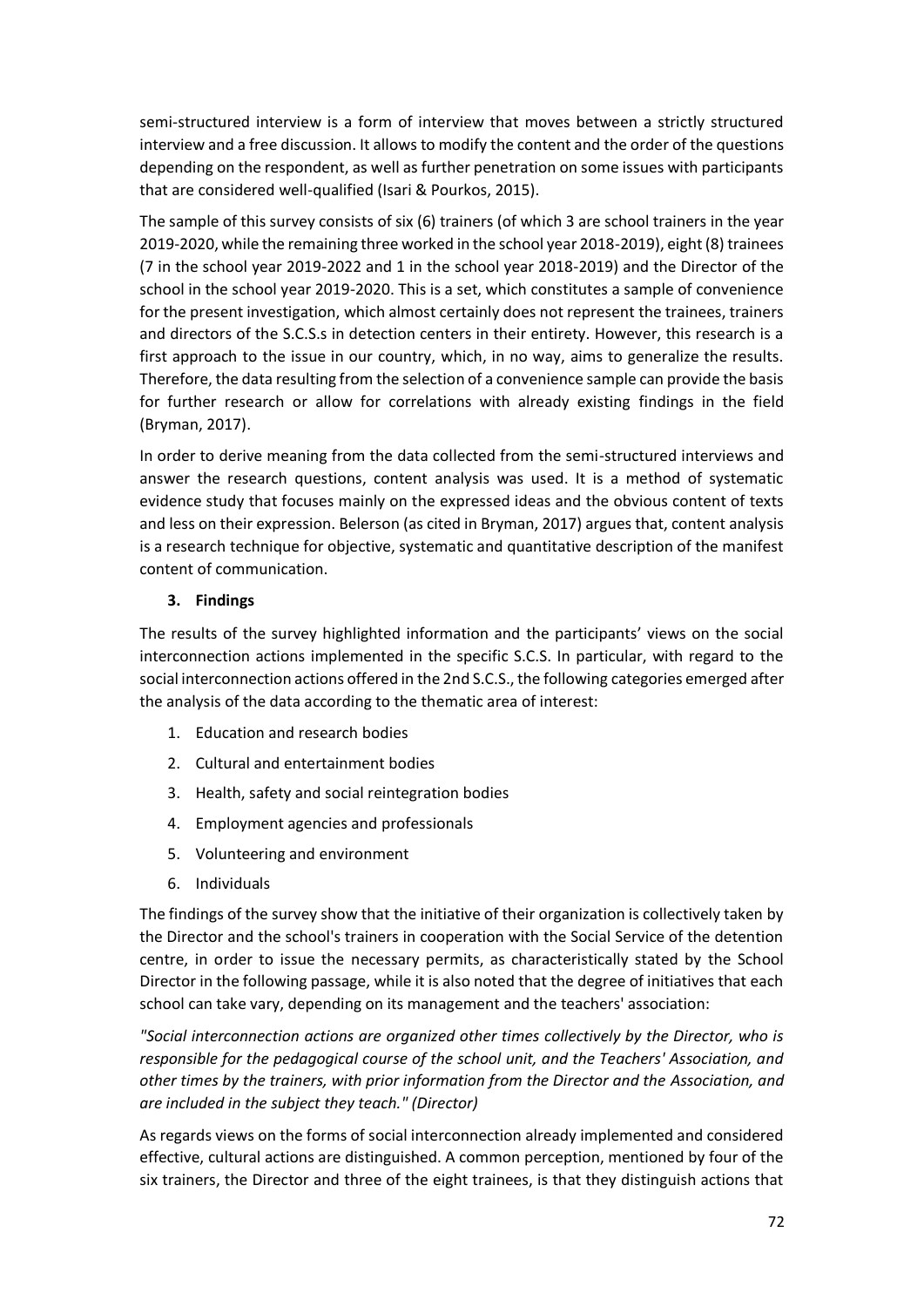their thematic area focuses on culture. The content of this type of actions included dance, music, constructions (digits, ceramics, etc.), cinema. During their implementation, as mentioned, they had the opportunity to work creatively - forgetting for a while the plight of internment, to be entertained, to participate actively and to develop new skills or to cultivate what they already know. It should also be noted that two of the trainers' report actions in the context of cultural activities but emphasize that through them the trainees had the opportunity to give their impression to the outside society, which enabled their resocialization and extroversion.

The Director considers that of the actions already offered to the school, particularly effective are those that offer some certification of the knowledge they provide, which can be used as a qualification both during their confinement and after their release. He characteristically states:

*"The actions that have the greatest impact and acceptance on our students are those from which they will be granted some certification, which may be useful to them when serving their sentence or after their release."*

This view is not expressed by the trainers but is in line with what four of the eight trainees have said, who distinguish actions that focus on health and safety issues. The trainees consider that by participating in actions of this type, such as those organized with the participation of the Red Cross (which offered certification) and the Fire Brigade, they contributed to developing skills, gaining knowledge, expanding their skills and being able to offer assistance, which will have an impact both within the detention centre and in the "outside" society.

Interestingly, none of the trainees mentioned actions in which they participated and focus on vocational guidance. Two of the six trainers and the school Principal stand out in such actions. As they point out, they are suitable for the creative use of their time, but mainly for the cultivation and development of skills that will be useful after their release, in order to maintain their contact with the needs of the labour market.

Regarding the benefits of social interconnection actions, the findings of the research show that through those actions the teaching of cognitive subjects is complemented, new knowledge is acquired in various subjects and especially in those of particular concern to learners such as culture, health, professions. In addition, experienced scientists contribute to updating the knowledge already acquired before internment, especially in scientific and professional matters.

With regard to the skills acquired through practical openness and participation in it, the respondents gave weight to the development and cultivation of skills already acquired, to the discovery of new aptitudes and areas of interest, but above all to the acquisition of social skills. As regards the latter, both trainees and trainers stress the development of cooperation, organizing, targeting, decision-making and social intelligence capacities within the framework of action plans and activities involving local community bodies.

Nevertheless, the most important benefits of the social interconnection of S.C.S.s are found in the part of the attitudes cultivated. It should be noted that the actions support the resocialization of prisoners attending school, because within them, they come into contact with people who socialize with them equally. It is estimated that learners derive psychological benefits from participating in enjoyable activities, thus becoming more communicative and extroverted. They are easier to open up to those around them, creating relationships of trust. They also acquire a collective consciousness and function as a group. Trainees also detect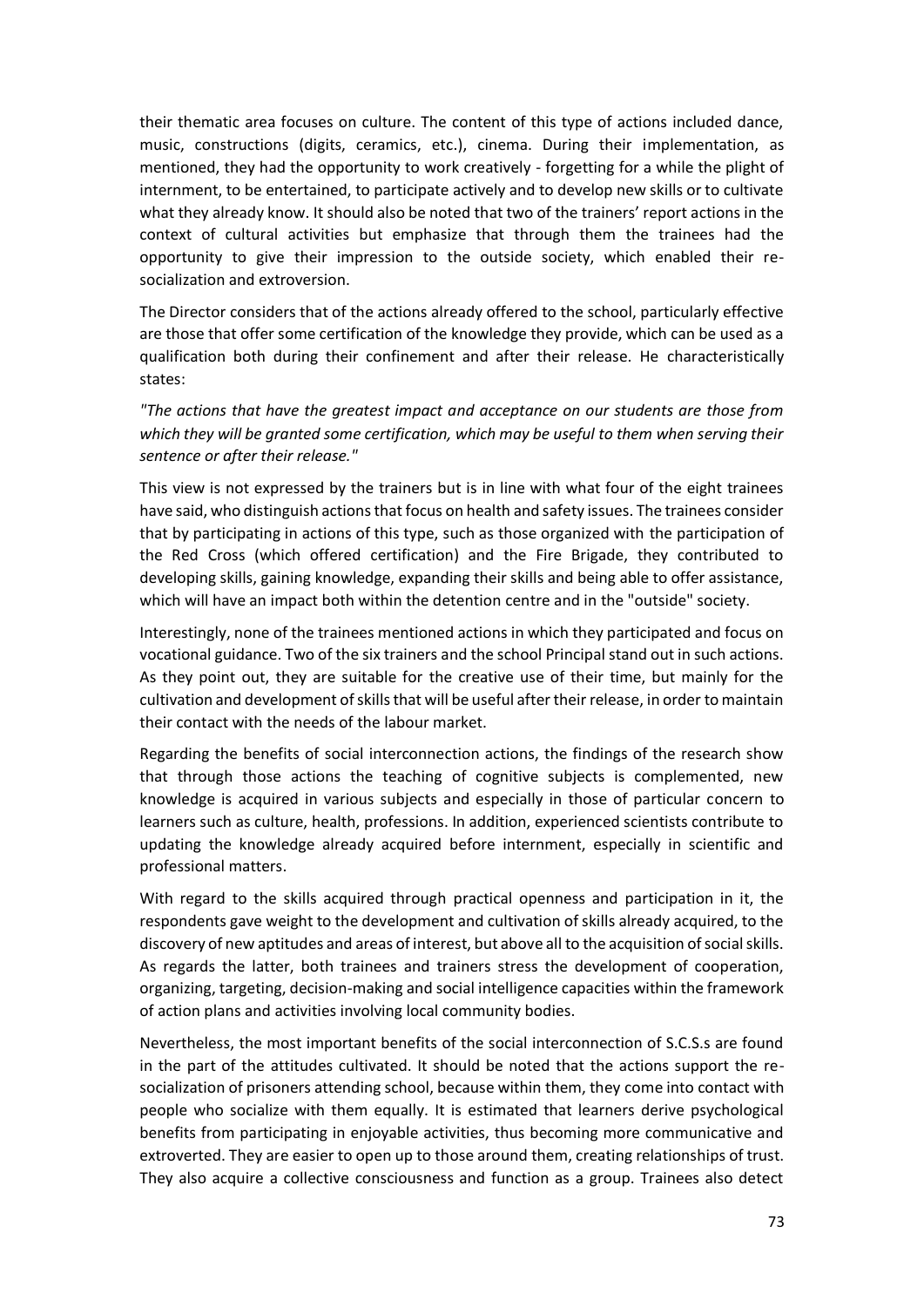changes at the individual level, drawing on self-confidence and self-esteem through actions. They reflect, remove stereotypes and accept school more as a social institution.

As regards the benefits to the relationships developed between the trainees and trainers engaged in actions involving social interconnection, these are visible on both sides. Both consider that the relations between them are tightened and become more equal, thus developing confidence and creating a pleasant and creative climate. The impact of the actions on the relationships between the trainees is also visible. This lies in principle with the better acquaintance of each other but above all in the possibility of cooperation and the creation of groups that promote, on the one hand, the exchange of knowledge and experience and, on the other hand, the motivation and encouragement of each other in the creative process.

Focusing on the potential benefits of post-release actions, the research findings show that it is difficult to know precisely how and to what extent the benefits of education in a Detention Centre affect the long-term, often, life outcomes of prisoners after confinement. This difficulty is even more evident in this study, which attempts to approach more specialized research fields. As research progresses in educational structures within detention centers, more safe conclusions are likely to be drawn linking the openness of education to a better life after incarceration.

On proposals to enhance the effectiveness of actions, all participants refer to issues relating to improving the organizing of actions. Joint proposals that can contribute to improving the effectiveness of actions are relevant to the duration, number of meetings and role of logistics. Trainers and trainees are also proposing a stable network of partnerships with the local community, with trainers pointing out in particular that this could operate within an established framework, so that social interconnection initiatives come from the institutions themselves and are not entirely dependent on the Director and the school's teaching staff.

Another common assessment to improve the effectiveness of the actions is to target them on issues that will concern the trainees after their release. It is reported that an action can be more effective when focusing on professional rehabilitation. In addition to the targeting of actions in the professional reintegration of prisoners, the issue of social reintegration is also mentioned. Trainers and trainees suggest that this could be prepared through actions, during their internment, if the actions offered can allow learners to make their mark on outside society. Trainers say this could arise in the context of actions, from the participation of trainees in cooperative schemes of productive purpose, such as social enterprises, which could last after their confinement. Characteristic is the following excerpt from an interview with a school trainer:

"*The outflows I think are very important and could be done in the context of a social enterprise perhaps not only with an ultimate professional purpose but a social purpose. Again, when students feel they are producing something and offering and producing it for the outside, which means that when they come out, they will have something ready, there will be some imprint of them outside. From what we have read there are several such moves in some other countries*."

#### **4. Conclusions**

This research highlights the effectiveness of social interconnection in the 2nd S.C.S. of Patras, which operates within the detention centre of Agios Stefanos. It is noted, as in the surveys of Anagnou & Vergidis (2008) and Vergidou (2016), that in schools operating in a detention centre, the Directors develop manifold collaborations and carry out remarkable actions with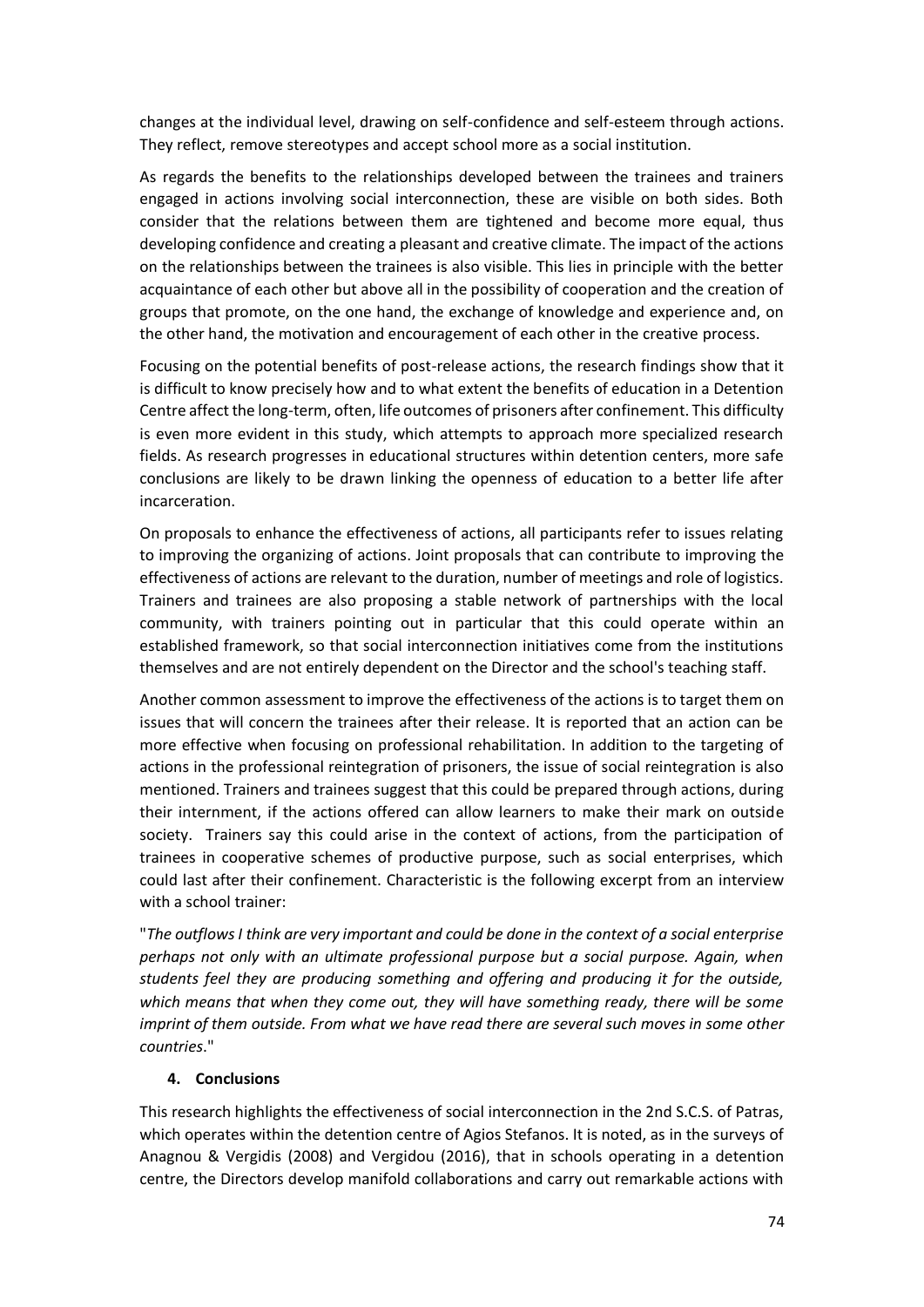local community bodies. The findings of the survey show the positive impact of the school's openness on the achievement of its educational objectives and seem to confirm what has been mentioned in the existing surveys on the benefits of education in a Detention Centre in general, but also especially on the benefits of the openness of educational structures.

Social interconnection actions contribute more to the personal development, as well as the professional and educational vigilance of learners within them (Dimitrouli & Rigoutsou, 2017). Moreover, the very nature of openness that bridges the "outside" with the "inside" lends a transformative character to educational function on a psychological and especially social level. As far as the psychological part is concerned, the sense of carefreeness from participating in pleasant activities is stressed by all the respondents. Accordingly, referring more generally to the training provided in S.C.S.s, many researchers (Dimitrouli & Rigoutsou, 2017; Vergidis, etc., 2007; Tewksbury & Stengel, 2006), note that education motivates the prisoner to creatively utilize his free time, significantly reducing his psychological burden from confinement.

On a social level, almost all interviewees referred to the strengthening of socialization and extroversion within prisons as well as re-socialization through contact with the outside world (Dimitrouli & Rigoutsou, 2017; Brazzell et al., 2009). A common finding of the majority of trainers and trainees is that they open up, build relationships of trust and feel that they can be useful to those around them (Michelle et al., 2001; Brazzell et al., 2009).

However, with regard to the potential benefits of post-release actions, the general conclusions from the responses given in the interviews are in agreement with those of the existing studies on the results of education in general in a Detention Centre after release, in that these benefits exist but are not easily visible and detectable (Bushway & Reuter, 1997; Lawrence et al., 2002).

In order to improve the effectiveness of actions, it is proposed that they should be organized on a more stable and regular basis, as well as their focus should mainly be on vocational guidance, issues raised by other researchers who generally refer to the educational programs offered in prisons (MacKenzie, 2008; Dimitrioulis & Rigoutsou, 2017). In addition, it is stated that trainees can prepare their professional rehabilitation during their confinement if they are involved in actions through which they will be able to go out on their own through an outflow system (Tsilikis & Gakou, 2018).

Finally, trainers and trainees consider that the actions would have been more effective if their implementation had been formally planned, organized and established, following research and diagnosis of the needs of the trainees. In a broader context of education in a Detention Centre, Lawrence et al. (2002) consider that the improvement and expansion of education programs is built by establishing relationships with a variety of actors and is a policy issue requiring strategic planning. More specifically, surveys concerning prison S.C.S.s show the lack of a broader plan on the part of the local community (Anagnou & Vergidis, 2008), while it is necessary for the state to take more initiatives in relation to the interconnection of the school (Kofini, 2017).

As regards the limitations of research, the research approach, the research strategy and the sampling method chosen constitute a restrictive element with regard to the generalization of its findings, since an attempt was made to understand various aspects of the effectiveness of the actions in a context that concerns only the specific school. However, as has already been mentioned, the field under consideration has been little explored in our country, so the research carried out is essentially a first approach to the subject.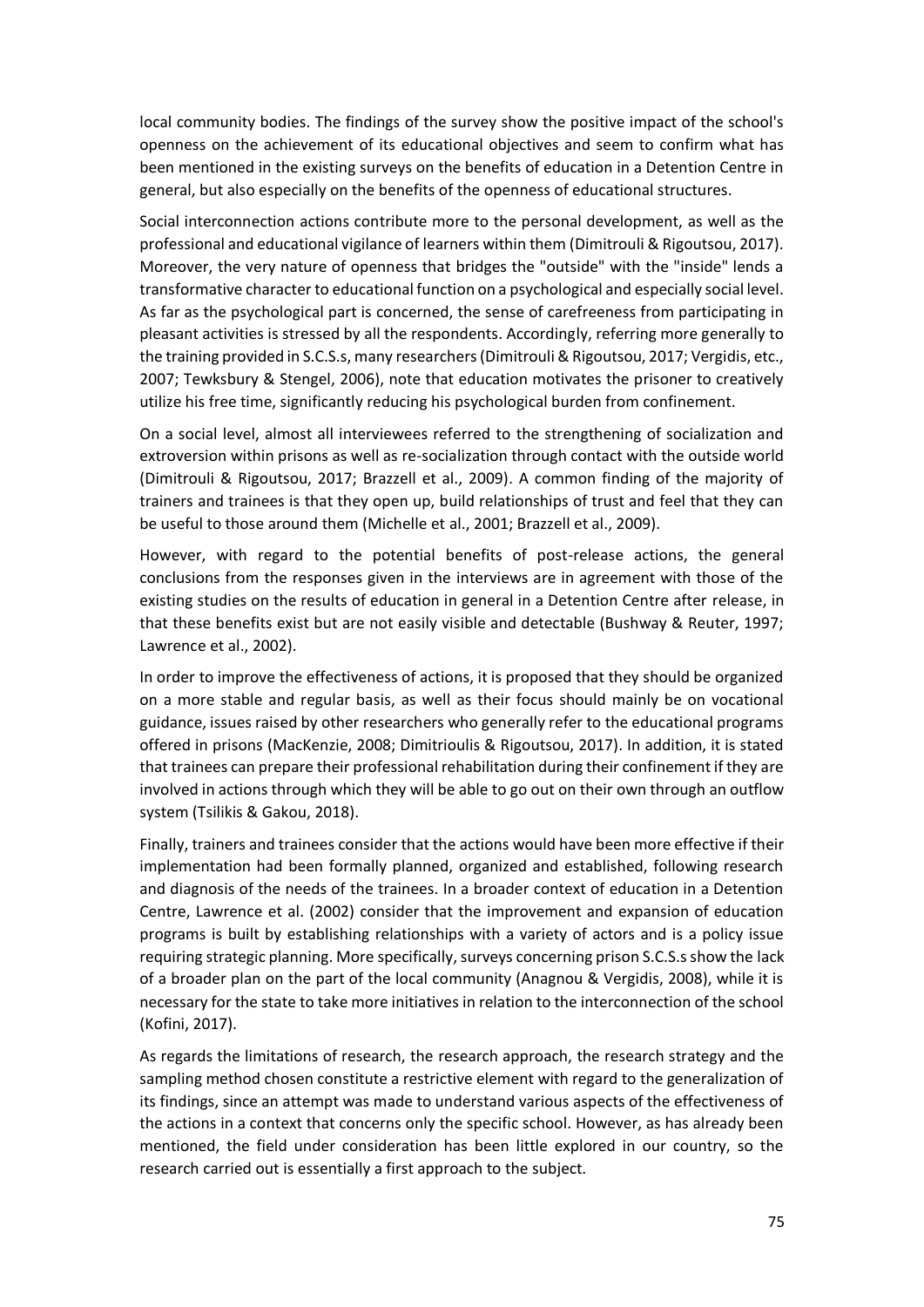Case studies like this in other schools, as well as a larger range of surveys with a richer and random sample, in more than one prison school, could confirm or disprove the findings of this research. In any case, however, they would enable its conclusions to be broadened and enriched. So future researchers seeking to address the issue of social interconnection and its effectiveness in the education of prisoners, have a wide range of research fields that gather all the evidence that has emerged from the results of the work.

In particular, there is a need to understand more deeply the concept of social interconnection both in terms of its content and in terms of its implementation. One of the research requests arising as a result of this study could be the identification of those elements of outside society that need to be connected to the prison society. What would be their direction and for what purpose in particular? The consequence of this issue is to further study the effectiveness of social interconnection actions in order to investigate which of them are effective and how. An integrated approach could identify whether the limits of this effectiveness stop within the school or extend beyond prison or even after release. Another level of study concerns the expressions of effectiveness in human relations, personal development, vocational guidance and social reintegration of learners. From then on, a wide range of variables involved in this research can be explored so that future researchers can formulate more clear correlations.

#### **References**

- Anagnou, E., & Vergidis, D. (2008). Second Chance Schools' action strategies. The institutional framework and the contribution of Directors. *Adult Education, 13*, 11-18. [in Greek]
- Antoniadou, Th. (2014). *The education of prisoners in Greece: the example of the operation of prison S.C.S. and the leadership style of these schools*. Master thesis, University of Thessaly. [in Greek]
- Vergidis, D., Asimaki, A., & Jintzidis, A. (2007). The training of prisoners. The Second Chance School at Korydallos Prison. *Arethas, IV,*61-89. [in Greek]
- Vergidou, A. (2016). *The Directors of Second-Chance Schools. Their contribution to the effectiveness and culture of the school unit*. Master thesis, University of Patras. [in Greek]
- Brazzell, D., Crayton, A., Mukamal, D. A., Solomon, A. L., & Lindahl, N. (2009*). From the Classroom to the Community: Exploring the Role of Education during Incarceration and Reentry*. The Urban Institute, Justice Policy Center. Retrieved January 20, 2020 from: https://files.eric.ed.gov/fulltext/ED508246.pdf
- Bryman, A. (2017). *Methods of social research*. (transl. P. Sakellariou, ed. A. Aidine). Athens: Gutenberg. [in Greek]
- Bushway, S. D., & Reuter, P. (2003). Labor markets and crime risk factors. In L. W. Sherman, D. P. Farrington, B. C. Welsh, & D. L. MacKenzie (Eds.). *Evidence-based crime prevention* (pp. 212-254). New York: Routledge.
- Creswell, J.W. (2011). Research in *education. Design,* conduct and evaluation of quantitative and qualitative research (transl. N. Kouvarakou, ed. H. Jorbatzoudis). [in Greek]
- Cullen, F. T., & Gendreau, P. (2000). Assessing correctional rehabilitation: Policy, practice, and prospects. *Criminal Justice, 3*(1), 299-370*.*
- Dimitrouli, K., & Rigoutsou, E. (2017). *Guide for Second Chance Schools Educators in Detention Centres.* Athens: Ministry of National Education Research and Religious Affairs, General Secretariat for Lifelong Learning and Youth. [in Greek]